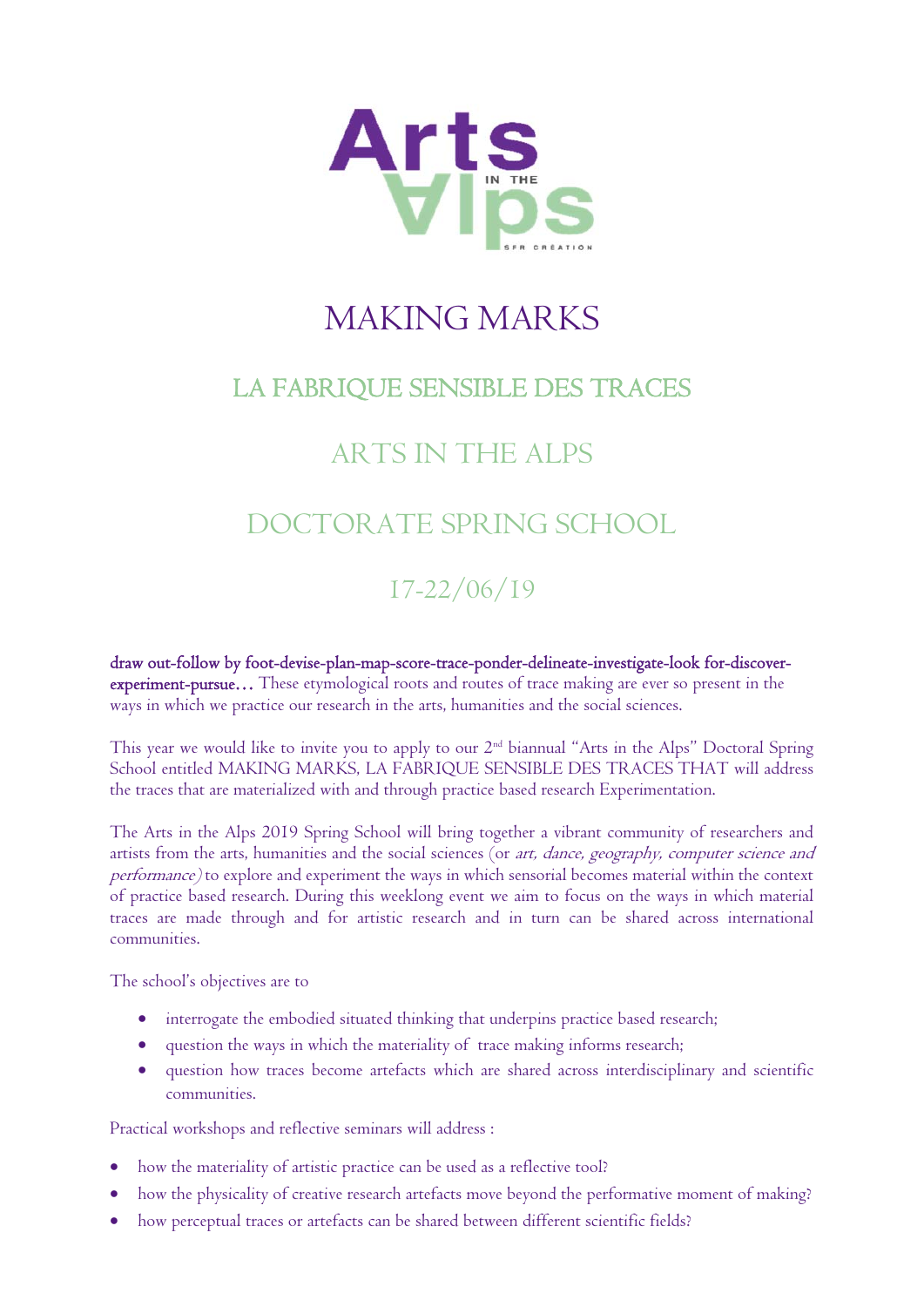This event follows the successful 2017 school which took place at the Magasin art centre and brought together students from 12 countries.

This year the event will take place in the new

« Maison de la création et de l'innovation MACI »

our new building on the University of Grenoble Alps main campus and as well as surrounding sites. Our new facility has specialized spaces for making and documenting practice based research and aims to support the ways in which the arts, humanities and the social sciences produce research in terms of process and product.

#### Organization of the week:

Throughout the six-day intensive doctorate school, the attendees will have the opportunity to participate in different workshops and seminars. These include daily movement practice, performance experimentation, *creative writing and map making workshops* led by an international group of researchers and artists.

#### Faculty:

(Please note that the final program with the 2019 Faculty will be posted by April)

Anne-Laure Amilhat Szary (geographer, PACTE, UGA) Elizabeth Claire (dance historian CNRS, CRH-EHESS) Anne Dalmasso (historian, LARHRA, UGA) Catherine Hänni (biologist, LECA, CNRS/UGA) Jen Harvie (theatre and performance scholar, *Queen Mary* University of London, UK) Leslie Hill (CURIOUS, UK; Roeahampton University, UK) François Laplantine (anthropologist, Université Lyon 2) Laura Levin (performance scholar and artist, York University, Canada) Coralie Mounet (géographe, PACTE, CNRS) Helen Paris (CURIOUS, UK; Stanford University, USA) Stéphanie Pons (dancer, ADM mouvement) Philippe Rekacewicz (geographer, map maker) Lionel Reveret (technologies et services de l'information, INRIA) Gretchen Schiller (choreographer, Litt&Arts, UGA)

#### Scientific and Artistic Organizing committee:

Anne-Laure Amilhat Szary (geographer, PACTE, UGA), Elizabeth Claire (historian, EHESS, CNRS), Anne Dalmasso (historian, LARHRA, UGA), Andrea Giomi (post doctorate, musician, Performance Laboratory, UGA), Catherine Hänni (biologist, LECA,CNRS, UGA), Jen Harvie (Theatre and performance, Queen Mary University of London), Inge Linder-Gaillard (art and architecture historian, École Supérieure d'Art et de Design, Grenoble), Lionel Reveret (technologies et services de l'information, INRIA), Gretchen Schiller (choreographer, Litt&Arts, UGA), And Jean-Paul Thibaud (sociologist, UMR AAU/ Cresson, ENSAG)